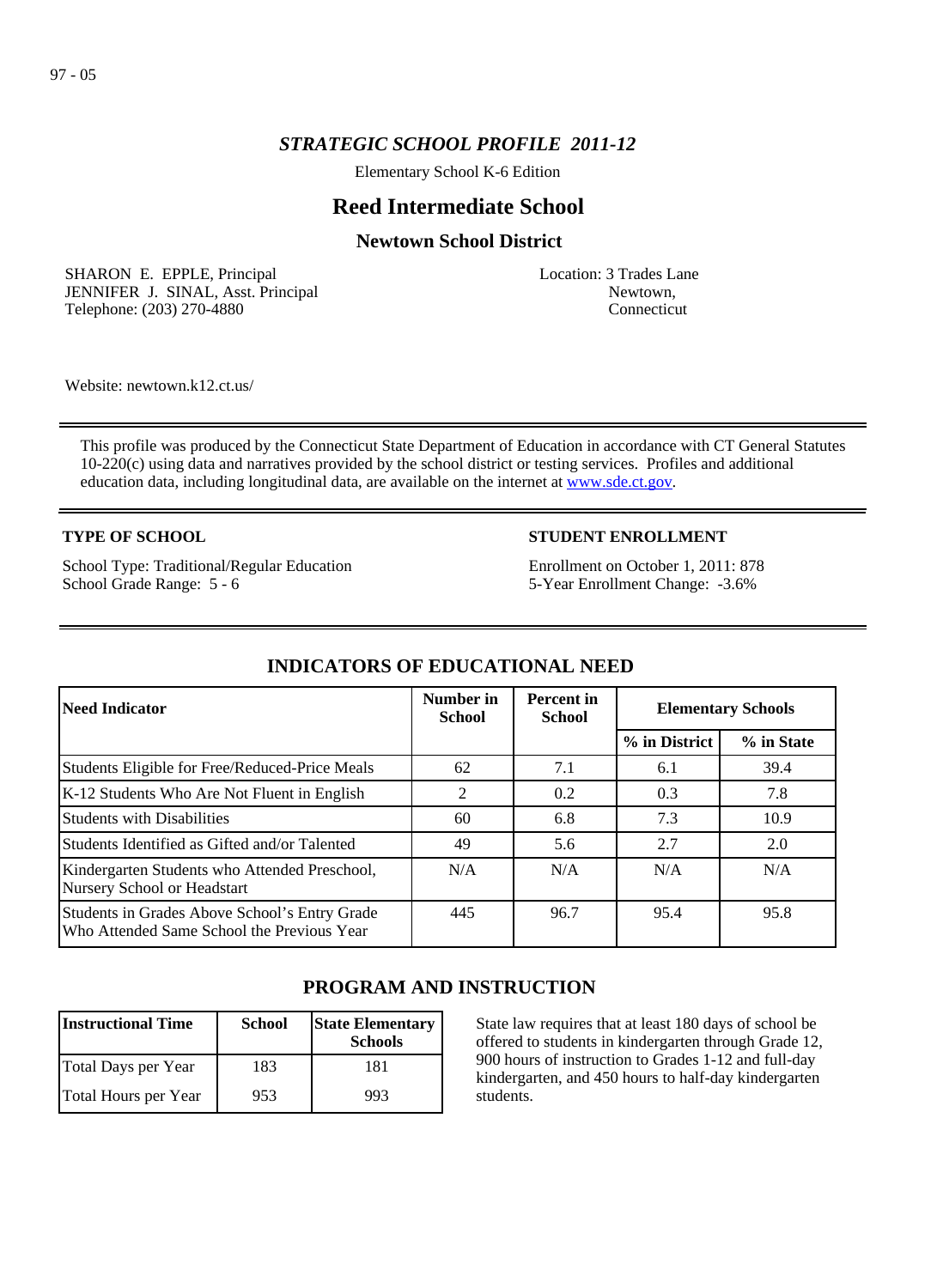| <b>Average Class Size</b> | School | <b>District</b> | <b>State</b> |
|---------------------------|--------|-----------------|--------------|
| Kindergarten              | N/A    | N/A             | N/A          |
| Grade 2                   | N/A    | N/A             | N/A          |
| <b>IGrade 5</b>           | 23.9   | 23.9            | 21.6         |

| <b>Required Hours of Instruction Per Year in Selected Subject Areas</b> |               |              |  |  |
|-------------------------------------------------------------------------|---------------|--------------|--|--|
| Grade 5                                                                 | <b>School</b> | <b>State</b> |  |  |
| Art                                                                     | 41            | 32           |  |  |
| <b>Computer Education</b>                                               | 16            | 21           |  |  |
| <b>English Language Arts</b>                                            | 309           | 430          |  |  |
| Family and Consumer Science                                             | $\Omega$      | 1            |  |  |
| Health                                                                  | 33            | 21           |  |  |
| Library Media Skills                                                    | 15            | 19           |  |  |
| Mathematics                                                             | 187           | 200          |  |  |
| Music                                                                   | 68            | 34           |  |  |
| <b>Physical Education</b>                                               | 66            | 43           |  |  |
| Science                                                                 | 109           | 97           |  |  |
| <b>Social Studies</b>                                                   | 109           | 87           |  |  |
| <b>Technology Education</b>                                             | $\Omega$      | 3            |  |  |
| <b>World Languages</b>                                                  | $\theta$      | 14           |  |  |

#### **World Language**

Formal instruction (at least 1 hour per week) in a world language is not offered in this school.

#### **Lunch**

An average of 20 minutes is provided for lunch during full school days.

| <b>Special Programs</b>                                                                                                 | <b>School</b> | <b>Elementary Schools</b> |              |
|-------------------------------------------------------------------------------------------------------------------------|---------------|---------------------------|--------------|
|                                                                                                                         |               | <b>District</b>           | <b>State</b> |
| \% of K-12 Students in Bilingual Education Program or<br>Receiving English as a Second Language Services                | 0.2           | 0.3                       | 7.8          |
| \% of Identified Gifted and/or Talented Students Who Received<br><b>Services</b>                                        | 100.0         | 98.6                      | 81.1         |
| % of Special Education Students Attending This School Who<br>Spent Over 79% of Their Time with Their Non-Disabled Peers | 83.3          | 85.9                      | 78.8         |

| <b>LIBRARY AND</b><br><b>COMPUTERS</b>                                                                                                                                                     | <b>Instructional Computers and Library</b><br><b>Materials</b> | <b>School</b> | <b>Elementary Schools</b> |              |
|--------------------------------------------------------------------------------------------------------------------------------------------------------------------------------------------|----------------------------------------------------------------|---------------|---------------------------|--------------|
|                                                                                                                                                                                            |                                                                |               | <b>District</b>           | <b>State</b> |
| Free on-line access to<br>periodicals, newspapers,<br>and other resources is<br>available to all<br>Connecticut schools<br>through the Connecticut<br>Digital Library at<br>www.iconn.org. | # of Students Per Computer                                     | 3.5           | 3.6                       | 2.8          |
|                                                                                                                                                                                            | % of Computers with Internet Access                            | 100.0         | 100.0                     | 97.4         |
|                                                                                                                                                                                            | % of Computers that are High or Moderate<br>Power              | 100.0         | 100.0                     | 94.2         |
|                                                                                                                                                                                            | # of Print Volumes Per Student*                                | 24.2          | 37.5                      | 29.7         |
|                                                                                                                                                                                            | # of Print Periodical Subscriptions                            | 27            | 21                        | 11           |

\*Because a certain number of volumes are needed for a library of adequate breadth and depth, a small school may need a higher number of volumes per student.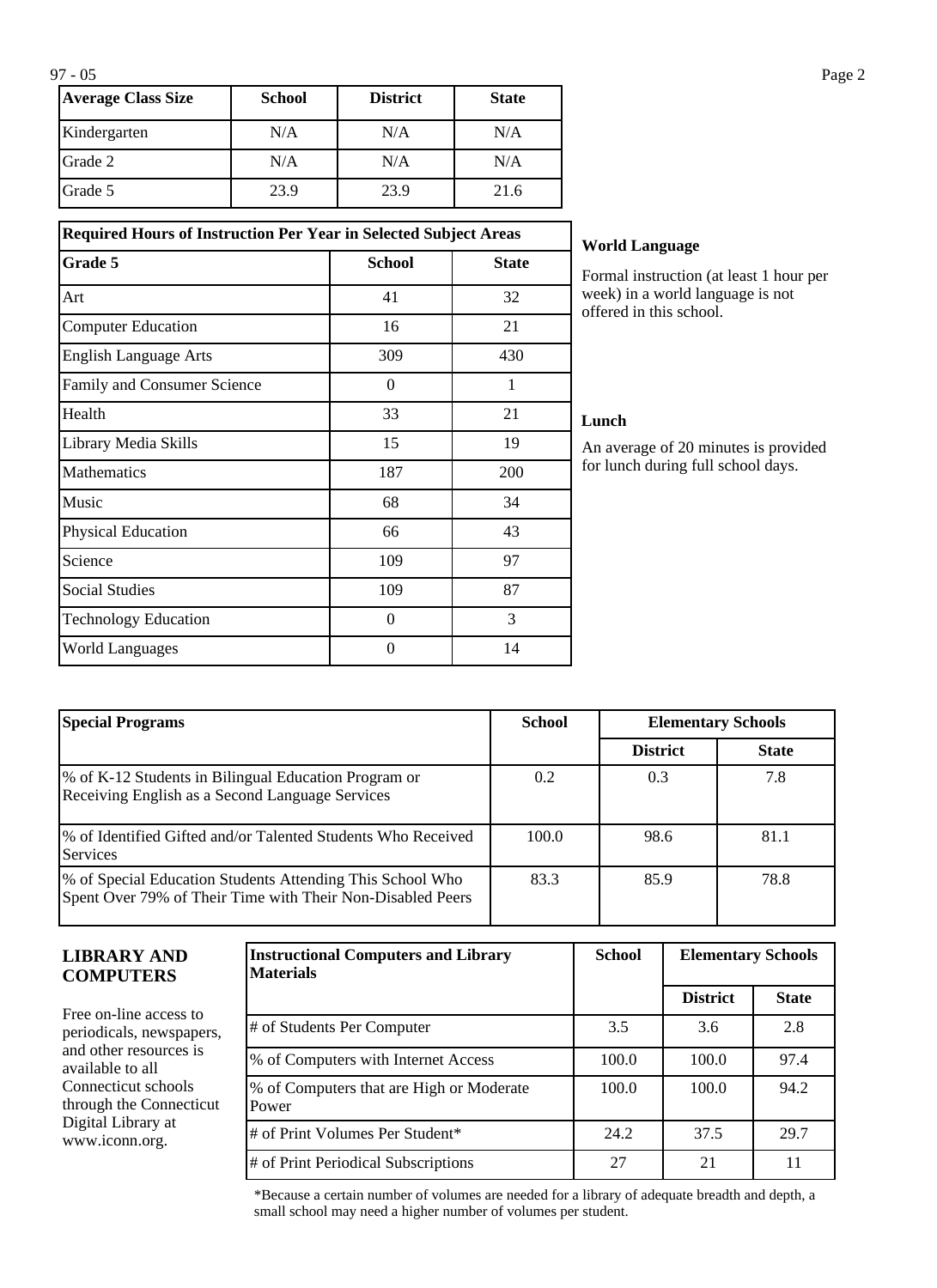## **SCHOOL STAFF**

| <b>Full-Time Equivalent Count of School Staff</b>                               | In the full-time                                    |                    |                                      |
|---------------------------------------------------------------------------------|-----------------------------------------------------|--------------------|--------------------------------------|
| General Education:                                                              | <b>Teachers and Instructors</b>                     | 53.02              | equivalent count,<br>staff members   |
|                                                                                 | Paraprofessional Instructional Assistants           | 3.06               | working part-time                    |
| Special Education:                                                              | <b>Teachers and Instructors</b>                     | 5.00               | in the school are                    |
|                                                                                 | Paraprofessional Instructional Assistants           | 15.90              | counted as a<br>fraction of          |
|                                                                                 | Library/Media Specialists and/or Assistants         | 1.60               | full-time. For<br>example, a teacher |
|                                                                                 | Administrators, Coordinators, and Department Chairs | 2.00               |                                      |
| Instructional Specialists Who Support Teachers (e.g., subject area specialists) |                                                     |                    | who works<br>half-time in a          |
| Counselors, Social Workers, and School Psychologists                            | 4.50                                                | school contributes |                                      |
| <b>School Nurses</b>                                                            |                                                     | 1.10               | $0.50$ to the                        |
| Other Staff Providing Non-Instructional Services and Support                    |                                                     |                    | school's staff<br>count.             |

| Teachers and Instructors                                                                | <b>School</b> | <b>Elementary Schools</b> |              |
|-----------------------------------------------------------------------------------------|---------------|---------------------------|--------------|
|                                                                                         |               | <b>District</b>           | <b>State</b> |
| Average Number of Years of Experience in Education                                      | 16.9          | 14.0                      | 13.7         |
| % with Master's Degree or Above                                                         | 95.1          | 91.8                      | 81.6         |
| Attendance, 2010-11: Average # of Days Absent Due to Illness or<br><b>Personal Time</b> | 7.4           | 8.4                       | 8.7          |
| 1% Assigned to Same School the Previous Year                                            | 88.5          | 89.4                      | 85.0         |

#### **HOME AND SCHOOL COMMUNICATION AND SUPPORT**

**Teacher E-Mail Addresses:** All teachers at this school have been issued e-mail addresses. **Online Homework Information:** A portion of the school website is devoted to homepages.

The following narrative about how this school promotes and supports parental involvement was submitted by this school.

As a school with only fifth and sixth graders, it is critical to foster and maintain positive relationships with parents. Each year students experience either a transition into Reed or a transition out to the middle school. With this in mind, we facilitate a positive, planned experience during both transitions. Parent feedback rates this extensive program as excellent. Our academic teachers work in teams of two, so we expanded the number of parent-teacher conference days to assure that both team members have sufficient time to discuss student progress with the parent. Teachers report student progress continually through the Parent Portal software and through formal report cards three times per year. We consistently update our school website to keep parents and the community informed. Every teacher maintains a professional webpage. Our PTA is one of our greatest assets in providing home/school communications and support. It publishes our on-line newsletter and provides an incredible array of activities to support our schoolparent relationships.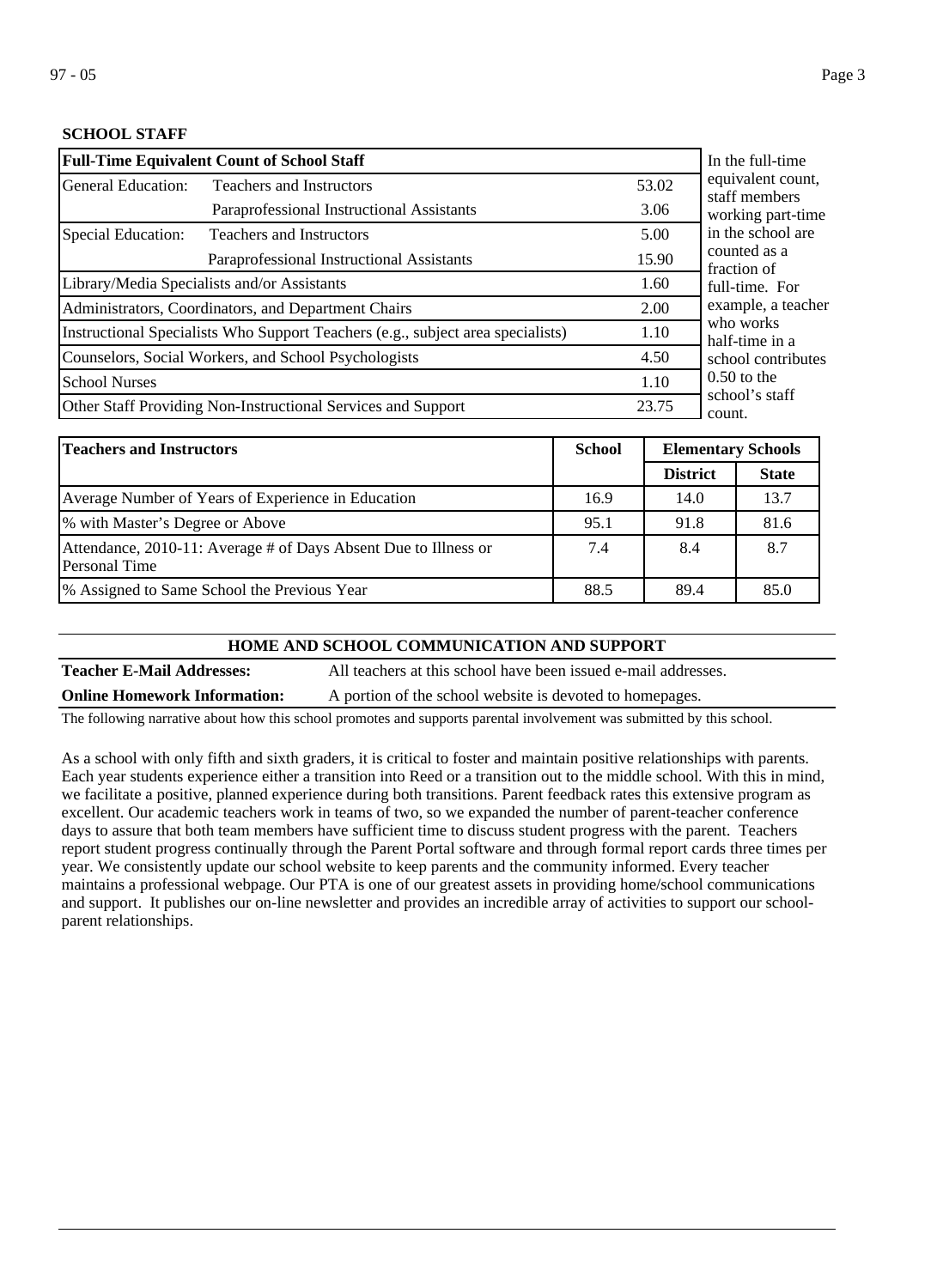| <b>Student Race/Ethnicity</b>                            |     |      |  |  |  |  |  |
|----------------------------------------------------------|-----|------|--|--|--|--|--|
| <b>Race/Ethnicity</b><br><b>Number</b><br><b>Percent</b> |     |      |  |  |  |  |  |
| American Indian                                          |     | 0.1  |  |  |  |  |  |
| Asian American                                           | 28  | 3.2  |  |  |  |  |  |
| <b>Black</b>                                             | 16  | 1.8  |  |  |  |  |  |
| Hispanic                                                 | 37  | 4.2  |  |  |  |  |  |
| Pacific Islander                                         |     | 0.0  |  |  |  |  |  |
| White                                                    | 789 | 89.9 |  |  |  |  |  |
| Two or more races                                        |     | 0.8  |  |  |  |  |  |
| <b>Total Minority</b>                                    | 89  | 10.1 |  |  |  |  |  |

# **SCHOOL DIVERSITY**

## 2.8% **Percent of Minority Professional Staff:**

### **Non-English Home Language :**

1.8% of this school's students (excluding prekindergarten students) come from homes where English is not the primary language.The number of non-English home languages is 12.

### **EFFORTS TO REDUCE RACIAL, ETHNIC AND ECONOMIC ISOLATION**

Below is the description submitted by this school of how it provides educational opportunities for its students to interact with students and teachers from diverse racial, ethnic, and economic backgrounds.

In accordance with our district Core Beliefs, we believe that "understanding all forms of diversity is essential in a global society". We believe that discrimination in any form impedes the learning process. We believe that the most important understandings and relationships come from the interactions that will build appreciation, tolerance, respect and understanding between Reed students and students from different districts or world cultures. We strive to create a climate of acceptance and inclusion through curriculum and educational programs. Our entire fifth grade studies and celebrates Cinco de Mayo with a culminating program hosted by our PTA that brings to life Mexican music and tradition. We provide three school-wide Cultural Arts programs through our PTA. Additionally, our fifth and sixth grade social studies curricula focuses on world culture. We participated in the Newtown Schools' Chinese Initiative and hosted a large delegation of educators and students from Liaocheng for one week. In turn, two Reed teachers visited China in the second year of our educational exchange. Sixth graders participated in a Chinese Studies rotation (18 class periods) where instruction focused primarily on global awareness and appreciation.

| <b>Physical Fitness:</b> %<br><b>Reaching Health Standard</b><br>on All Four Tests* | <b>School</b> | <b>District</b> | <b>State</b> | % of Schools in State with<br><b>Equal or Lower Percent</b><br><b>Reaching Standard</b> |
|-------------------------------------------------------------------------------------|---------------|-----------------|--------------|-----------------------------------------------------------------------------------------|
| <b>I</b> Grade 4                                                                    | N/A           | N/A             | N/A          | N/A                                                                                     |
| Grade 6                                                                             | 86.3          | 86.3            | 50.7         | 99.4                                                                                    |

## **STUDENT PERFORMANCE AND BEHAVIOR**

\*Includes tests for flexibility, abdominal strength and endurance, upper-body strength and aerobic endurance.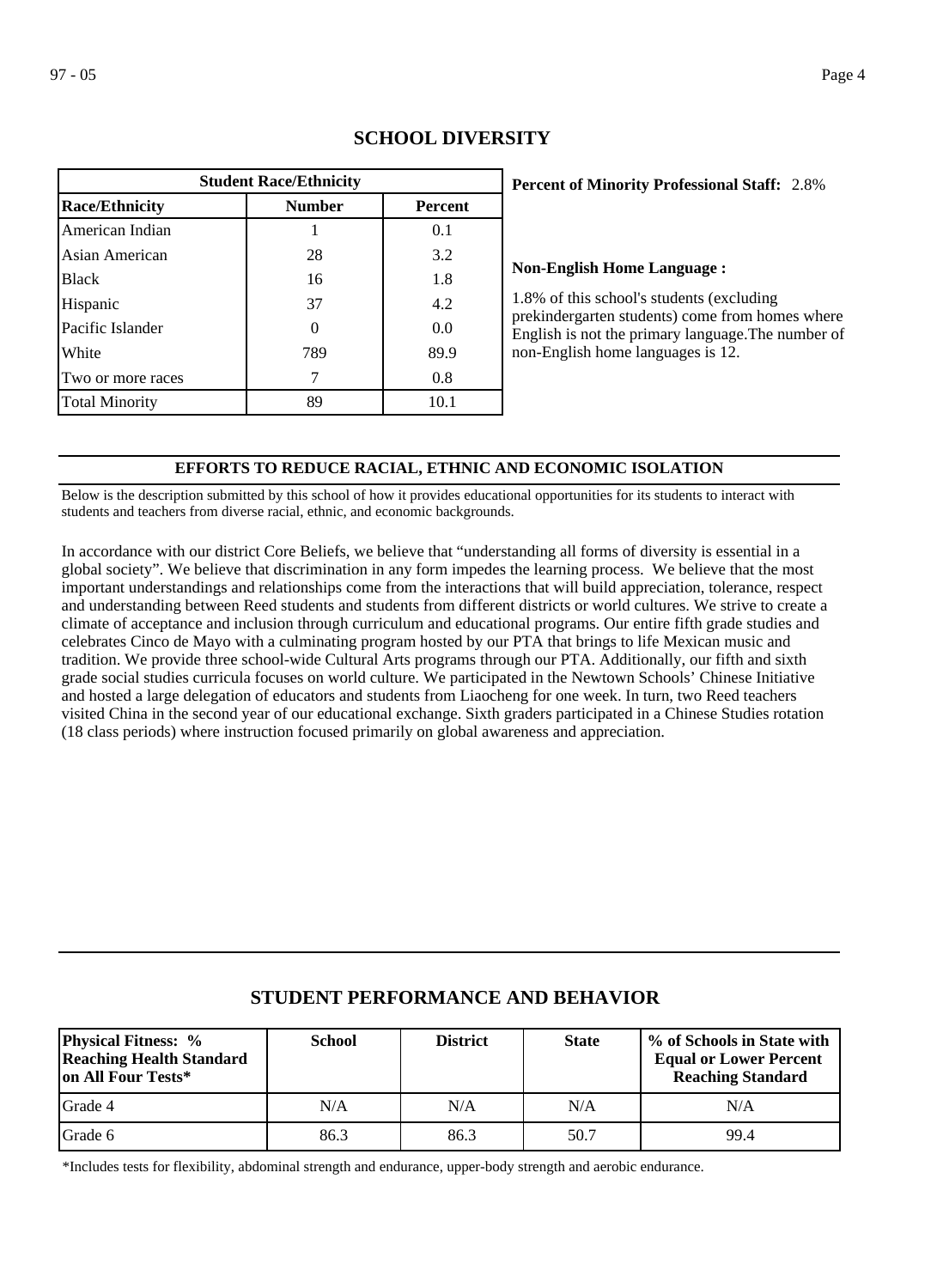| <b>Grade and CMT Subject</b><br>Area | <b>School</b> | <b>District</b> | <b>State</b> | % of Schools in State<br>with Equal or Lower<br><b>Percent Meeting Goal</b> |
|--------------------------------------|---------------|-----------------|--------------|-----------------------------------------------------------------------------|
| Grade 3<br>Reading                   | N/A           | N/A             | N/A          | N/A                                                                         |
| Writing                              | N/A           | N/A             | N/A          | N/A                                                                         |
| <b>Mathematics</b>                   | N/A           | N/A             | N/A          | N/A                                                                         |
| Grade 4<br>Reading                   | N/A           | N/A             | N/A          | N/A                                                                         |
| Writing                              | N/A           | N/A             | N/A          | N/A                                                                         |
| <b>Mathematics</b>                   | N/A           | N/A             | N/A          | N/A                                                                         |
| Grade 5<br>Reading                   | 86.6          | 86.6            | 67.6         | 85.3                                                                        |
| Writing                              | 92.0          | 92.0            | 68.1         | 95.3                                                                        |
| <b>Mathematics</b>                   | 89.2          | 89.2            | 71.6         | 83.6                                                                        |
| Science                              | 82.2          | 82.2            | 63.9         | 77.4                                                                        |
| Grade 6<br>Reading                   | 92.3          | 92.3            | 74.1         | 92.1                                                                        |
| Writing                              | 90.8          | 90.8            | 67.4         | 94.2                                                                        |
| <b>Mathematics</b>                   | 93.0          | 93.0            | 69.3         | 95.4                                                                        |

**Connecticut Mastery Test, Fourth Generation, % Meeting State Goal.** The Goal level is more demanding than the Proficient level, but not as high as the Advanced level, reported in the No Child Left Behind Report Cards.

> hese results reflect ne performance of tudents with coreable tests who were enrolled in the istrict at the time of esting, regardless of ne length of time ney were enrolled in the district. Results or fewer than 20 tudents are not resented.

For more detailed CMT results, go to **[www.ctreports](http://www.ctreports/)**.

To see the NCLB Report Card for this school, go to [www.sde.ct.gov](http://www.sde.ct.gov/) and click on "No Child Left Behind."

| <b>Student Attendance</b> | School | <b>District Elementary Sch.</b> | <b>State Elementary Sch.</b> |
|---------------------------|--------|---------------------------------|------------------------------|
| 1% Present on October 1   | 95.6   | 95.4                            | 95.9                         |

## Disciplinary offenses committed by students include all serious offenses, offenses involving drugs, alcohol, or tobacco, and all incidents resulting in suspension or expulsion. In the 2010-11 school year, 32 students were responsible for these incidents. These students represent 3.5% of the estimated number of students who attended this school at some point during the 2010-11 school year. **Disciplinary Offenses**

## **Truancy**

During the 2010-11 school year, No students qualified as truant under state statute. As these counts rely on school-level policies regarding unexcused adsences, they are not comparable between schools.

| <b>Number of Incidents by Disciplinary Offense Category, 2010-11</b> |                             |                       |
|----------------------------------------------------------------------|-----------------------------|-----------------------|
| <b>Offense Category</b>                                              | <b>Location of Incident</b> |                       |
|                                                                      | School                      | <b>Other Location</b> |
| Violent Crimes Against Persons                                       | $\Omega$                    | $\mathcal{L}$         |
| <b>Sexually Related Behavior</b>                                     | 0                           | $\Omega$              |
| Personally Threatening Behavior                                      | 4                           | $\mathfrak{D}$        |
| Theft                                                                | 3                           | 0                     |
| Physical/Verbal Confrontation                                        | $\overline{2}$              | ∩                     |
| Fighting/Battery                                                     | 8                           | ∩                     |
| <b>Property Damage</b>                                               | 1                           | 0                     |
| Weapons                                                              | 0                           | $\mathcal{L}$         |
| Drugs/Alcohol/Tobacco                                                | $\Omega$                    | ∩                     |
| <b>School Policy Violations</b>                                      | 22                          | 4                     |
| Total                                                                | 40                          | 6                     |